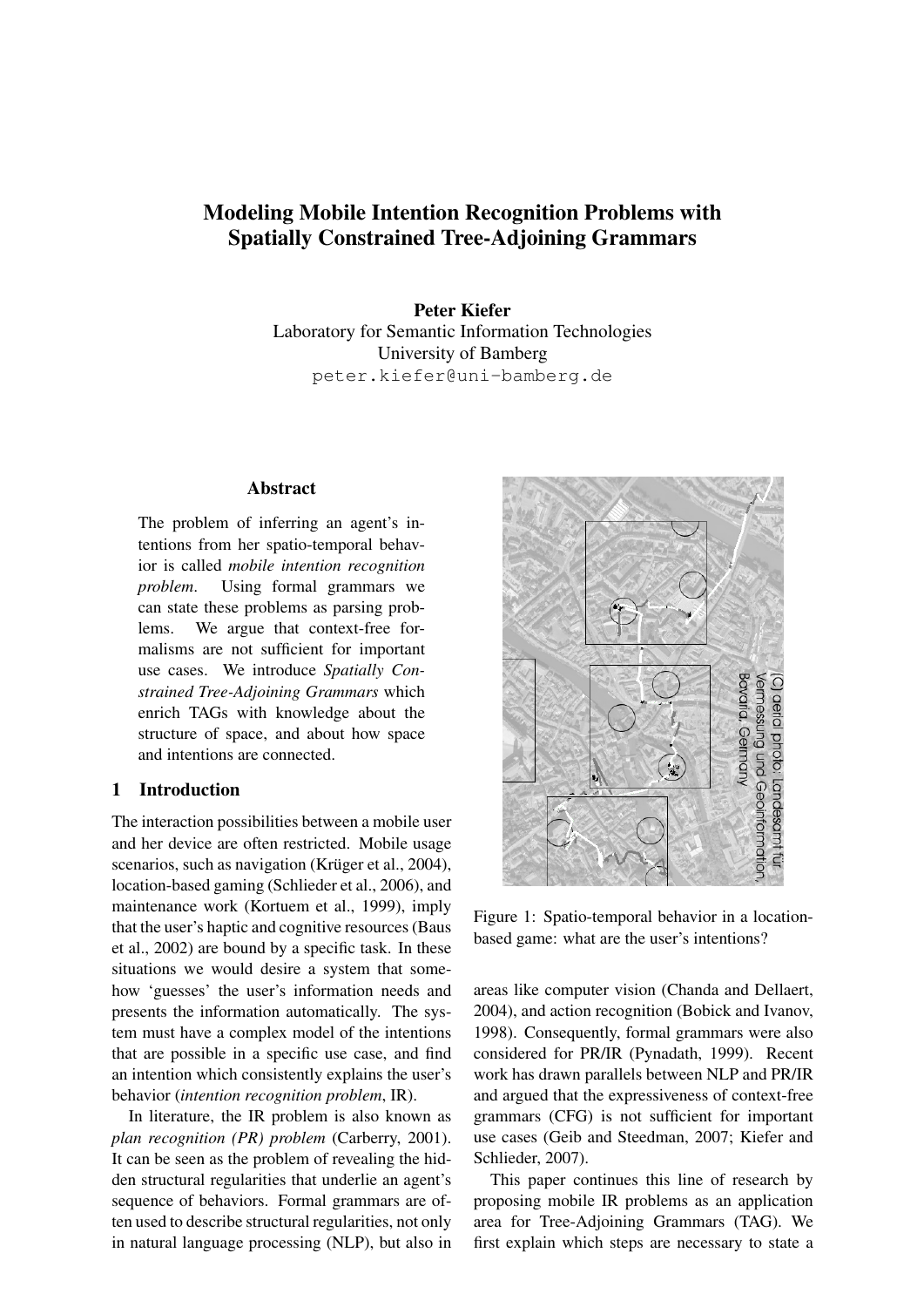mobile IR problem as parsing problem (section 2). We make the point that this problem class is special because mobile behavior happens in space and time. Section 3 introduces *Spatially Constrained Tree-Adjoining Grammars* (SCTAG), and explains how they can be used to model complex intention-space-relations elegantly. We close with an overview on related work (section 4) and an outlook on our future research (section 5).

# 2 Mobile intention recognition with formal grammars

## 2.1 Bridging the gap

One implication of spatio-temporality is that the gap between sensor input (e.g. position data from a GPS device) and high-level intentions (e.g. *'find a restaurant'*) is extremely large. To bridge this gap, we use a multi-level architecture with the level of *behaviors* as intermediate level between *position* and *intention*. We process a stream of (lat/lon) pairs as follows:

- 1. *Preprocessing* The quality of the raw GPS data is improved. This includes removing points with zero satellites, and those with an impossible speed.
- 2. *Segmentation* The motion track is segmented at the border of regions, and when the spatiotemporal properties (e.g. speed, direction) of the last *n* points have changed significantly (Stein and Schlieder, 2005).
- 3. *Feature Extraction* Each segment is analyzed and annotated with certain features, like speed and curvature (Schlieder and Werner, 2003).
- 4. *Classification* Using these features, each motion segment is classified to one *behavior*. We can use any mapping function from feature vector to behaviors, for instance realized as a decision tree.

As output we get a stream of behaviors. In the example from Fig. 2 we distinguish the following spatio-temporal behaviors: riding  $(b_r)$ , standing  $(b_0)$ , sauntering  $(b_s)$ , curving  $(b_c)$ , and slowcurving  $(b_{cs})$ . In other use cases we might as well have non spatio-temporal behaviors, like manual user input. We call an IR problem a *mobile* one if at least some behaviors are spatio-temporal ones.



Figure 2: Spatio-temporal behavior sequence in the first region.

The track from Figures 1 and 2 was recorded in the location-based game CityPoker. In the scope of this paper, we will only roughly introduce the rules of this game whenever needed. For a complete description, refer to (Schlieder, 2005). The reason why this game is especially suited as exemplary use case is that CityPoker is played by bike at high speed.

## 2.2 Parsing behavior sequences

The stream of behaviors described above serves as input to a parsing algorithm. Using behaviors as terminals and intentions as non-terminals, we can write rules of a formal grammar that describe the intentions of an agent in our domain. Most plan recognition approaches have followed a hierarchical structure of plans/intentions (e.g. (Kautz and Allen, 1986; Geib and Goldman, 2003)). In CityPoker, for instance, a player will certainly have the intention to *Play*. At the beginning of each game, the members of a team discuss their strategy. Playing in CityPoker means exchanging cards in several cache regions, so we model a sequence of intentions as follows: GotoRegion HandleRegion, GotoRegion HandleRegion, and so on. In the cache region players find themselves a comfortable place to stand, answer a multiple-choice question, and select one out of three caches, depending on their answer. In the cache, they search a playing card which is hidden in the environment (see the behavior sequence in Fig. 2).

A context-free production system for CityPoker is listed in Fig.  $3<sup>1</sup>$ . The choice of the formalism de-

<sup>&</sup>lt;sup>1</sup>Rules with a right-hand side of the form  $(symbol_1|...|symbol_n)^+$  are a simplified notation for 'an arbitrary sequence of  $symbol_1, ..., symbol_n$ , but at least one of them'.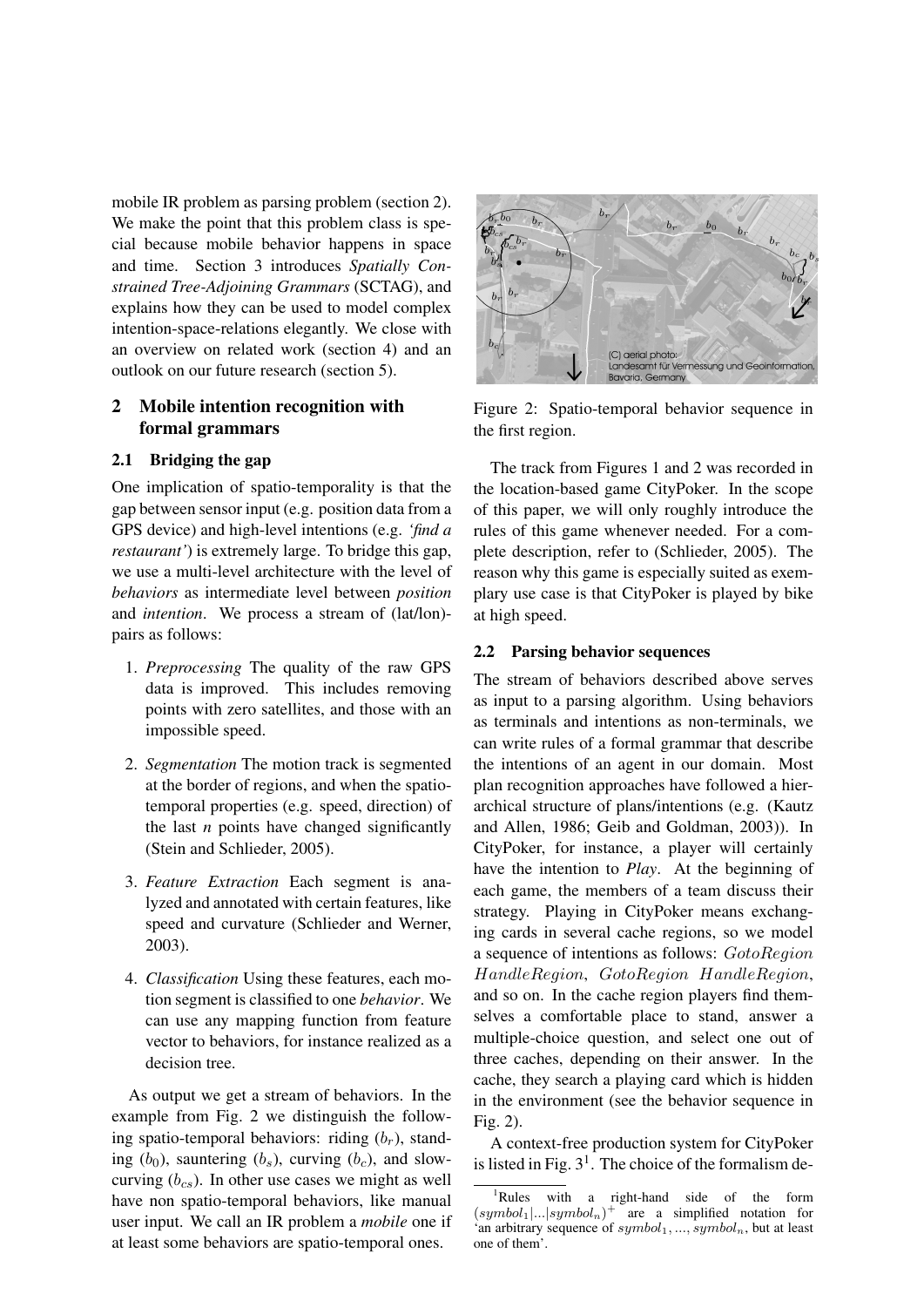pends on the requirements of the use case. As argued in (Schlieder, 2005), most intention recognition use cases need at least the expressiveness of a CFG. A typical example is leaving the same number of regions as entered before  $(enter^n leave^n)$ . We can find the currently active intention in the parse tree by choosing the non-terminal which is direct parent of the current behavior.

## 2.3 Spatially Grounded Intentional Systems

Up to here we have largely ignored the spatial aspect of mobile intention recognition. We have used space in the preprocessing, but the last subsection was nothing but a simple CFG with intentions and behaviors. Now we will see how space can help us to reduce ambiguity. Consider the two parse trees in Fig. 4: both are possible for the behavior sequence from Fig. 2. In the upper one the agent has entered the circular cache and is searching for the cards. In the bottom one the agent is in the region and still searching for the cache. Obviously, the upper one can only occur if the behaviors are located in a cache. This is the basic idea of *Spatially Grounded Intentional Systems* (SGIS) (Schlieder, 2005): SGIS are context-free production systems with the extension that each rule is annotated with a number of regions in which it is applicable. We call this the *spatial grounding* of rules. For instance, a *HandleCache* intention is grounded in all regions of type cache. We modify all rules accordingly. An SGIS rule for the original rule (12) would look like follows:

# $H and leCache$ SearchCards DiscussStrategy  $[grounding : cache_{1,1}, ..., cache_{5,3}]$

This reduces the number of possible rules applicable at each position in the behavior sequence, thus avoiding many ambiguities. For parsing in SGIS we replace the pure behavior stream  $(beh_1, beh_2, beh_3, ...)$  by a stream of behavior/region pairs:  $((beh_1, reg_1), (beh_2, reg_2),$  $(beh_3, reg_3), ...$ ). Each behavior is annotated with the region in which it occurs. Also the nonterminals in the parse tree are annotated with a region *(Intention, region)*, with the meaning that all child-intentions or child-behaviors of this intention must occur in that region. SGIS are a short form of writing rules of the following form (where Symbol can be an intention or a behavior):

$$
(Intention, reg_x) \rightarrow
$$
  

$$
(Symbol_1, reg_x) \quad ... \quad (Symbol_n, reg_x)
$$

That means, we cannot write rules for arbitrary combinations of regions. In addition, we require that another rule can only be inserted at an intention  $Symbol_i$  if the region of the other rule is (transitive) child in the partonomy, i.e. in the above rule we can only insert productions with a region  $reg_y$  part of reg<sub>x</sub> (which includes the same region:  $reg_y$ .equals( $reg_x$ )). SGIS have been designed for partonomially structured space. The nesting of rules follows closely the nesting of regions and sub-regions in the spatial model. The CityPoker partonomy is structured as follows: the game area contains five rectangular cache regions, each of which in turn contains three caches (see Fig. 1.

# 3 A 'Spatialized' TAG

#### 3.1 Spatial constraints

SGIS support a partonomial structure between regions, i.e. only part of relations exist. In general, a lot more topological relations are possible, like *touches*, *disjunct*, *identical*, or *north-of*. Examples can be found in the literature on geographic information science (Egenhofer and Franzosa, 1991). This restriction of SGIS hinders us from expressing frequently occurring use cases. Consider the motion track in Fig. 2: the agent enters the cache, shows some searching behavior, and then temporarily leaves the circular cache to the south. Knowing the whole motion track we can decide that this is an *AccidentalLeave* intention, and not a *ChangePlan* intention<sup>2</sup>. It is not necessary that the intermediate intention, let us call it  $Confused$ , is located in the parent cache region of the cache. Finally, entering just *any* cache is not sufficient for an AccidentalLeave intention, but we require that cache to be the same as left before.

 ${}^{2}$ A player in CityPoker who has given a wrong answer to the quiz will be searching at the wrong cache and probably give up after some time. He will then head for one of the other caches. The ChangePlan intention was omitted in Fig. 3 for reasons of clarity.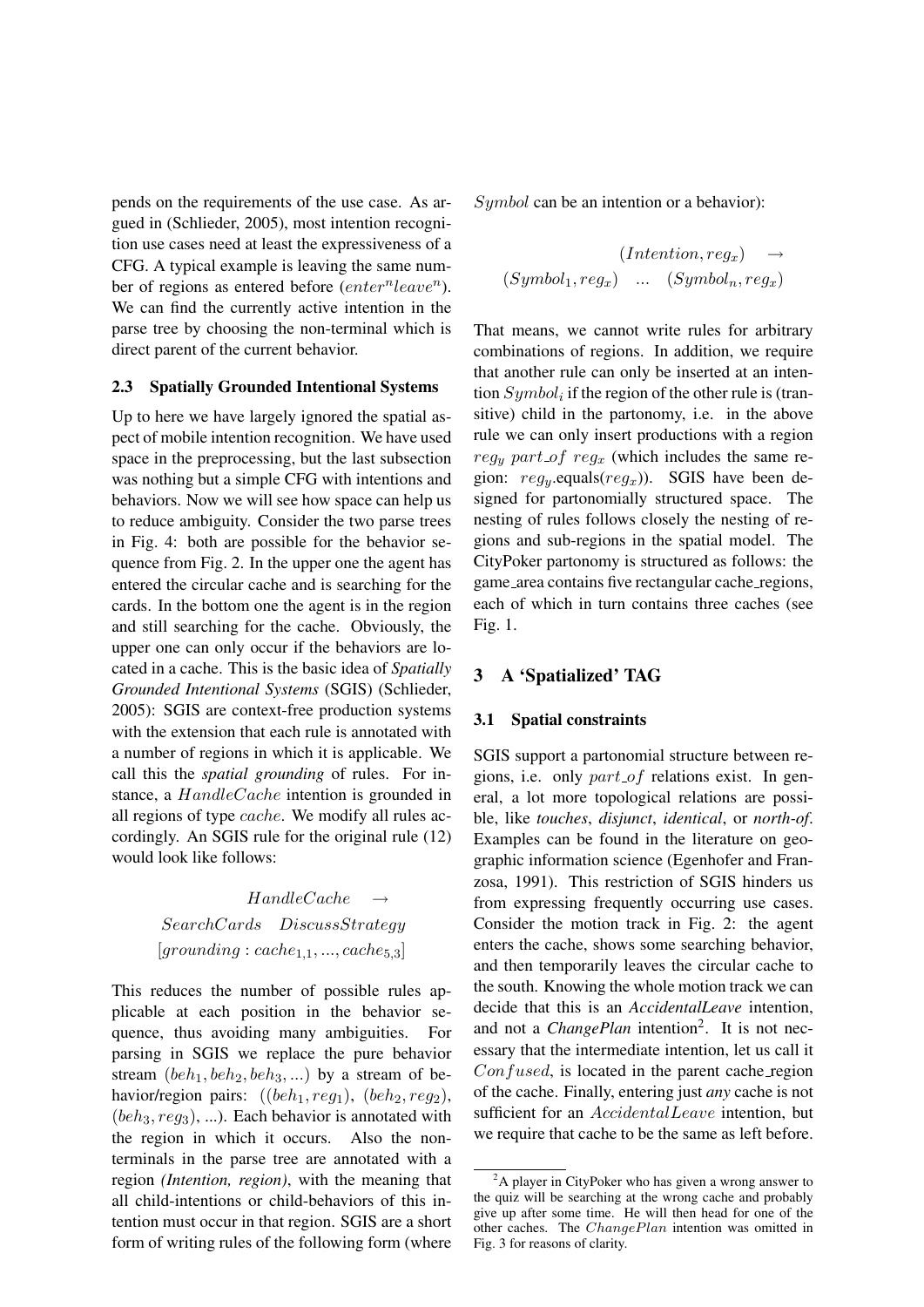# Production Rules for CityPoker

| Play                                                |                   | $\rightarrow$ DiscussStrategy Continue                          | (1)  |
|-----------------------------------------------------|-------------------|-----------------------------------------------------------------|------|
| <i>DiscussStrategy</i>                              | $\longrightarrow$ | b <sub>0</sub>                                                  | (2)  |
| Continue                                            | $\longrightarrow$ | $\epsilon$   GotoRegion HandleRegion Continue                   | (3)  |
| GotoRegion $\rightarrow$ $(b_r b_0 b_c)^+$          |                   |                                                                 | (4)  |
|                                                     |                   | $H and le Region \rightarrow SelectCache GotoCache HandleCache$ | (5)  |
|                                                     |                   | $SelectCache \rightarrow FindParkingPos AnswerQuiz$             | (6)  |
| FindParkingPos $\rightarrow$ $(b_r b_c b_{cs})^+$   |                   |                                                                 | (7)  |
| AnswerQuiz $\rightarrow$ $b_0$                      |                   |                                                                 | (8)  |
| $GotoCache \rightarrow$                             |                   | (SearchWayToC   NavigateTowardsC) <sup>+</sup>                  | (9)  |
| SearchWayToC $\rightarrow$ $(b_0 b_{cs} b_s)^+$     |                   |                                                                 | (10) |
| <i>NavigateTowardsC</i> $\rightarrow$ $(b_r b_c)^+$ |                   |                                                                 | (11) |
|                                                     |                   | $HandleCache \rightarrow SearchCards DiscussStrategy$           | (12) |
| <i>SearchCards</i>                                  | $\longrightarrow$ | $(CrossCache Details,')^+$                                      | (13) |
| CrossCache                                          | $\longrightarrow$ | $(b_r)^+$                                                       | (14) |
| DetailSearch                                        |                   | $\rightarrow$ $(b_0 b_{cs} b_s b_c)^+$                          | (15) |

Figure 3: Context-free production rules for intention recognition in CityPoker.



Figure 4: Parsing ambiguity if we had no spatial knowledge (see track from Fig. 2). Through spatial disambiguation in SGIS we can decide that the bottom parse tree is correct.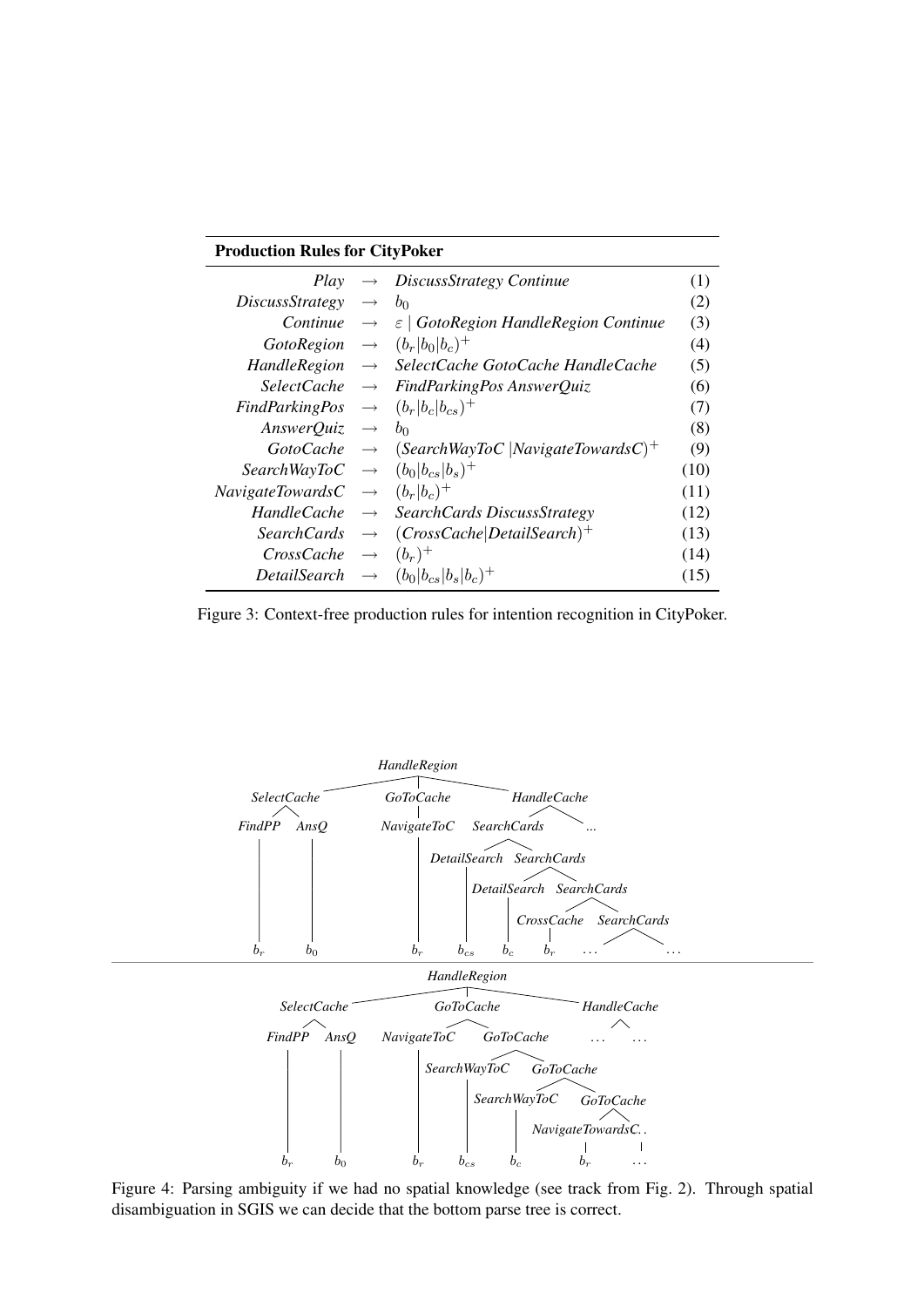*identical AccidentalLeave* → *SearchCards Confused SearchCards touches* 

*ClothesShopping* → *ExamineClothes HaveABreak ReturnToShop*

Figure 5: Two examples for spatial constraints in context-free production rules.

*HandleRegion HandleRegion RevisitRegion HandleRegion RevisitRegion identical identical*

Figure 6: Sequence of intentions with crossing spatial constraints.

We would need the following rule

 $(AccidentalLeave, cache_{1,1}) \rightarrow$  $(Search~~Cards, cache_{1,1}),~~$ </del> (Confused, [unconstrained]),  $(Search~~Cards, cache_{1,1})~~$ </del>

We cannot formulate this in SGIS, but still it makes no sense to write rules for pairs of (intention, region). What we would need to formalize the *accidental leaving pattern* elegantly is displayed in Fig. 5, top. We can easily find other examples of the pattern 'a certain behavior/intention occurs in a region which has a spatial relation r to another region where the agent has done something else before'. For instance, we can find use cases where it makes sense to detect a  $ReturnToX$  intention if the agent has forgotten the way back to some place. We could define this as 'the agent shows a searching behavior in a region which touches a region she has been to before', see Fig. 5, bottom.

# 3.2 Cross-dependencies: a parallel to NLP

Two or more 'return to region' intentions can easily be crossed, see Fig. 6. In a real CityPoker game this can happen for tactical reasons. Players in CityPoker do not necessarily change a playing card although they have found it. They memorize the types of cards they have found and their exact position, and continue in the game. For a number of reasons it might make sense to change in another cache region first. Sometimes they return to that cache region at some time later in the game to change a card (without the effort of answering the quiz, cache search, and so on). What we need for

this *crossed return to region pattern* is a possibility to create *cross-dependencies*.

# 3.3 Spatially Constrained TAGs

To express the spatial dependencies described above, we take TAGs as defined in (Joshi and Schabes, 1997) with links as described in (Joshi, 1985), and enhance them by spatial knowledge.

Definition: A Spatially Constrained Tree-Adjoining Grammar is defined as  $SCTAG =$  $(TAG, R, SR, GC, NLC)$ , where

- $TAG = (I, B, IT, AT, S)$ , defined over intentions I, and behaviors B.
- *R* is a set of regions
- *SR* is a set of spatial relations, where each relation  $r \subseteq R \times R$
- $GC \subseteq (IT \cup AT) \times R$  is a set of grounding constraints
- *NLC* is a set of spatial non-local constraints. Each constraint has a type from the spatial relations *SR* and is defined for two nodes in one tree from *IT* ∪ *AT*.

Adjoining and substitution on an SCTAG work as in (Joshi and Schabes, 1997). The grounding constraints allow us to state that an elementary tree may only be located in a certain number of regions. The non-local constraints, on the other hand, allow us to state that the region of one symbol in an elementary tree must have a certain spatial relation to the region of another symbol in the same elementary tree.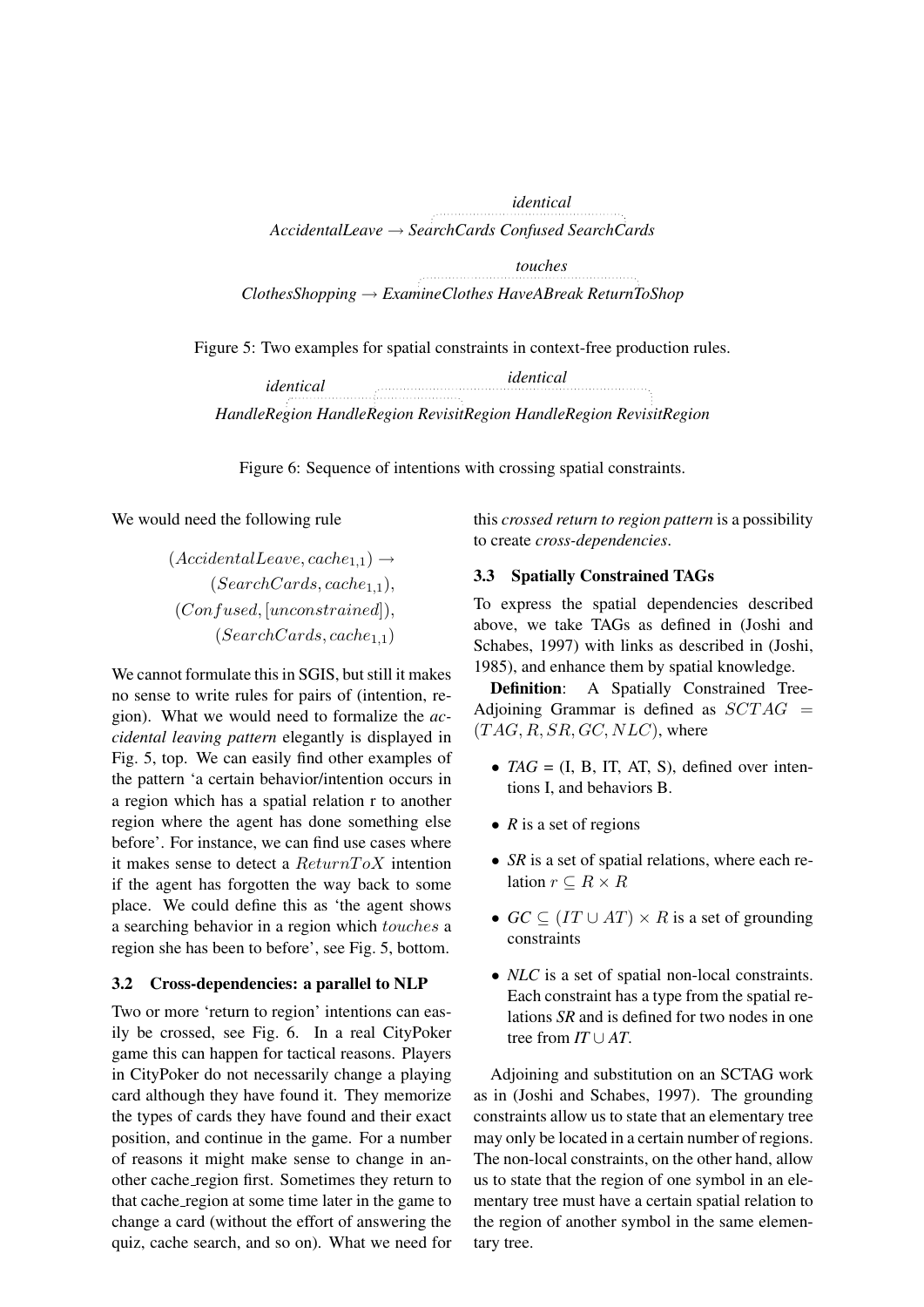As in SGIS, the terminals and non-terminals at the time of writing an SCTAG are not pairs of (symbol, region), but simply behaviors and intentions. This supports the intuition of a knowledge engineer who first writes the decomposition of intentions to sub-intentions, and in a second step annotates spatial knowledge.

Figure 7 lists part of a SCTAG that handles the re-visisting of cache regions in CityPoker. Nonlocal spatial constraints are displayed as dotted lines. A complete grammar for this use case would convert all context-free rules from Fig. 3 to trees and add them to the grammar. This step is trivial. Figure 8 demonstrates how cross-dependencies evolve through two adjoining operations.

## 3.4 Parsing of SCTAG

For parsing a spatially constrained grammar, we modify Joshi's existing Early-like parsing algorithm (Joshi and Schabes, 1997). Like the original Earley parser for CFG, this parser works on charts in which the elementary constructs of the grammar are kept. In Joshi's parser the 'Earley dot' traverses trees and not Strings. In our case, we additionally store for each symbol in each chart entry the set of regions in which it may occur, i.e. when inserting a new chart entry we resolve the spatial constraints by a simple look-up in the spatial relation table.

The parser works in four steps: scan, predict, complete, and adjoin. We modify the scan operation. The scan operation reads the next symbol from the input and matches it with the chart entries. Although we write our SCTAG rules on intentions and behaviors, we get pairs of *(symbol, region)* during parsing. We first execute scan using *symbol*, as in the original parser, and then use the *region* information to throw away those regions in our chart entries that are not consistent with the *region* information. As soon as a symbol in a chart entry has an empty set of possible regions we throw away the chart entry.

Although we do not provide a formal description of the parser in this paper, it should be clear that adding spatial constraints to such a parser will not make it slower but faster. The reason is that spatial constraints give us more predictive information. 'Any algorithm should have enough information to know which tokens are to be expected after a given left context' (Joshi and Schabes, 1997, p.36). Knowing the spatial context of left-hand terminals we can throw away those hypotheses that are not consistent with the spatial constraints. A formal description of the parser, as well as an evaluation, will be issue of future publications.

## 4 Related Work

Approaches for IR differ in the way possible intentions are represented. A number of formalisms has been proposed for modeling the mental state of an agent, ranging from finite state machines (Dee and Hogg, 2004) to complex cognitive modeling architectures, like the ACT-R architecture (Anderson et al., 2004). With formal grammars, which are between these two extremes, we try to keep the balance between expressiveness and computational complexity. Another important line of research in IR are approaches based on probabilistic networks, e.g. (Bui, 2003; Liao et al., 2007).

For the classification of segments in Fig. 2 we used a simple decision tree. The set of behavior types we are interested in was chosen manually. An automatic detection of motion patterns is the concern of the spatio-temporal data mining community, see e.g. (Laube et al., 2004).

Spatial constraints are also dealt with in multimodel interfaces supporting sketching, like the nuSketch system (Forbus et al., 2001). Speech recognition provides help 'for stating what spatial relationships are essential versus accidental' (p. 5).

## 5 Outlook

As a next step we will specify the parsing algorithm for SCTAG formally, and implement it for a mobile device. In this paper we treated all spatial relations as arbitrary relations, without using the formal properties of these relations for inference (like transitivity). Adding temporal constraints could also be worthwhile.

## References

- Anderson, J.R., D. Bothell, M.D. Byrne, S. Douglass, C. Lebiere, and Y. Qin. 2004. An integrated theory of the mind. *Psychological Review*, 111(4):1036– 1060, October.
- Baus, J., A. Krueger, and W. Wahlster. 2002. A resource-adaptive mobile navigation system. In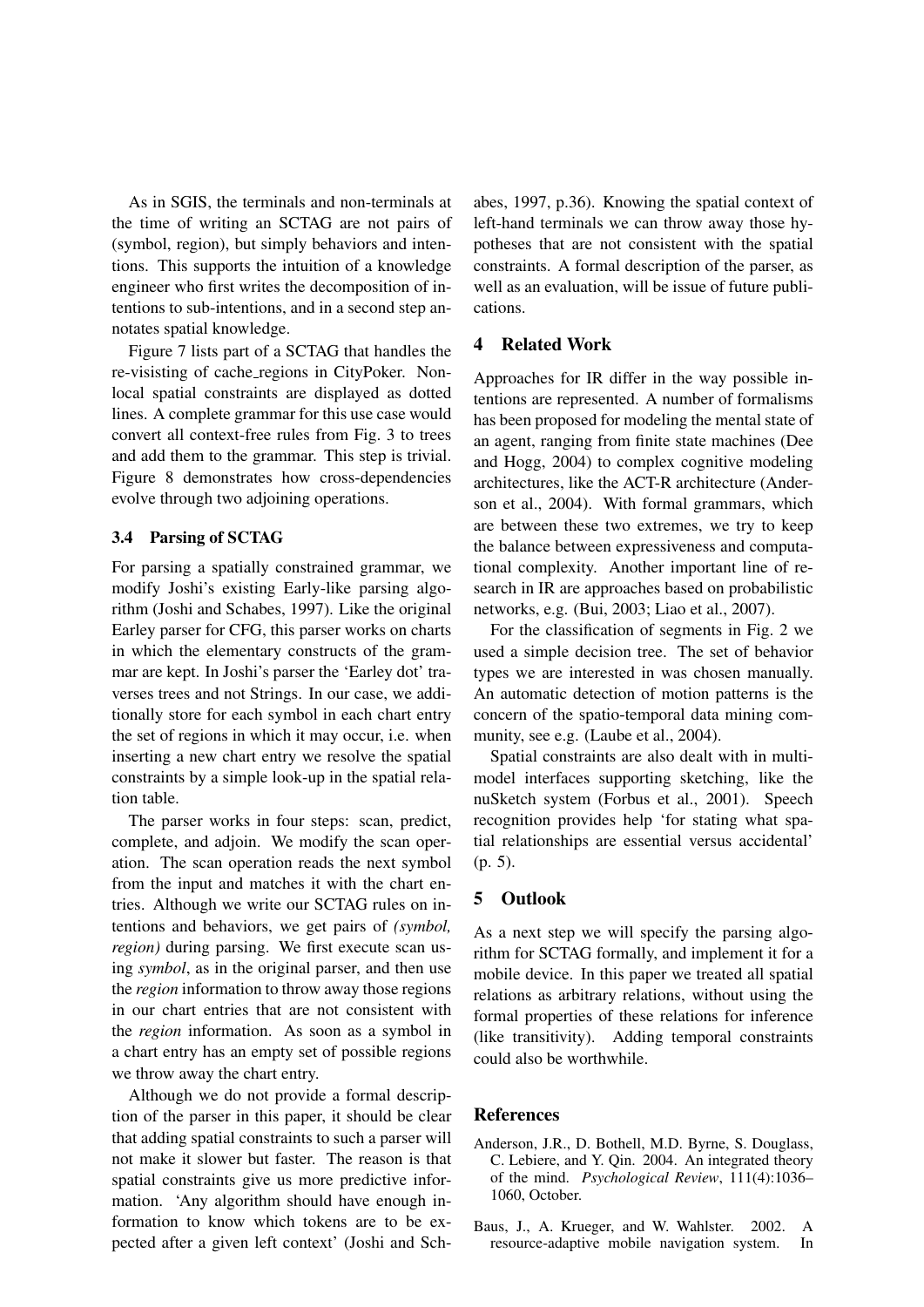

Figure 7: Initial tree ( $\alpha$ ) and auxiliary trees ( $\beta$  and  $\gamma$ ) in a SCTAG for CityPoker.



Figure 8: Adjoining in an SCTAG can lead to cross-dependencies of constraints. Non-crossing spatial constraints are omitted for reasons of clarity.